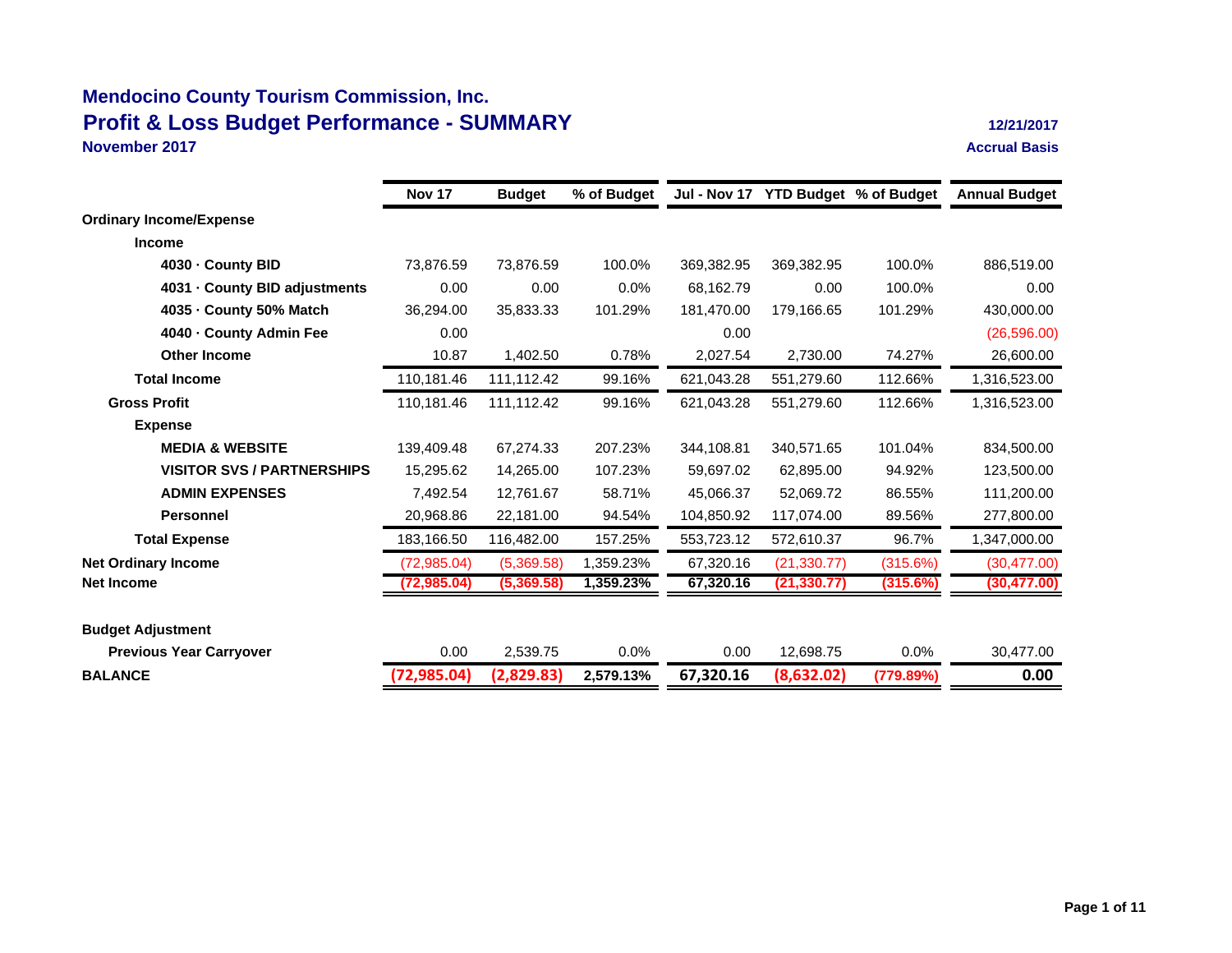**November 2017**

|                                           | Nov 17     | <b>Budget</b> | % of Budget |            |            | Jul - Nov 17 YTD Budget % of Budget | <b>Annual Budget</b> |
|-------------------------------------------|------------|---------------|-------------|------------|------------|-------------------------------------|----------------------|
| <b>Ordinary Income/Expense</b>            |            |               |             |            |            |                                     |                      |
| <b>Income</b>                             |            |               |             |            |            |                                     |                      |
| 4030 - County BID                         | 73,876.59  | 73,876.59     | 100.0%      | 369,382.95 | 369,382.95 | 100.0%                              | 886,519.00           |
| 4031 County BID adjustments               | 0.00       | 0.00          | 0.0%        | 68,162.79  | 0.00       | 100.0%                              | 0.00                 |
| 4035 - County 50% Match                   | 36,294.00  | 35,833.33     | 101.29%     | 181,470.00 | 179,166.65 | 101.29%                             | 430,000.00           |
| 4040 - County Admin Fee                   | 0.00       |               |             | 0.00       |            |                                     | (26, 596.00)         |
| <b>Other Income</b>                       | 10.87      | 1,402.50      | 0.78%       | 2,038.41   | 2,730.00   | 74.67%                              | 26,600.00            |
| <b>Total Income</b>                       | 110,181.46 | 111,112.42    | 99.16%      | 621,054.15 | 551,279.60 | 112.66%                             | 1,316,523.00         |
| <b>Gross Profit</b>                       | 110,181.46 | 111,112.42    | 99.16%      | 621,054.15 | 551,279.60 | 112.66%                             | 1,316,523.00         |
| <b>Expense</b>                            |            |               |             |            |            |                                     |                      |
| <b>MEDIA &amp; WEBSITE</b>                |            |               |             |            |            |                                     |                      |
| <b>Advertising / Media</b>                |            |               |             |            |            |                                     |                      |
| 5130 - Print & Online Advertising         | 1,445.31   | 27,083.00     | 5.34%       | 61,182.70  | 135,415.00 | 45.18%                              | 325,000.00           |
| 5150 Ad Development/Design                | 0.00       | 666.67        | 0.0%        | 2,114.25   | 3,333.35   | 63.43%                              | 8,000.00             |
| 5170 Photography                          | 66.34      | 666.67        | 9.95%       | 416.34     | 3,333.35   | 12.49%                              | 8,000.00             |
| 5240 Research & Development               | 0.00       | 1,666.67      | 0.0%        | 0.00       | 8,333.35   | 0.0%                                | 20,000.00            |
| 5110 Video Development                    | 0.00       | 833.33        | 0.0%        | 137.00     | 4,166.65   | 3.29%                               | 10,000.00            |
| 5015 Marketing Contingency                | 18,961.82  | 833.33        | 2,275.43%   | 18,961.82  | 4,166.65   | 455.09%                             | 10,000.00            |
| <b>Total Advertising / Media</b>          | 20,473.47  | 31,749.67     | 64.48%      | 82,812.11  | 158,748.35 | 52.17%                              | 381,000.00           |
| <b>Marketing / Public Relations</b>       |            |               |             |            |            |                                     |                      |
| 5510 Public Relations Contract            | 6,666.66   | 8,208.33      | 81.22%      | 38,733.30  | 41,041.65  | 94.38%                              | 98,500.00            |
| 5520 Marketing Agency Contract            | 97,138.00  | 8,333.00      | 1,165.7%    | 130,470.00 | 41,665.00  | 313.14%                             | 100,000.00           |
| 5650 Marketing & Comm. Coordinator        | 5,500.00   | 5,500.00      | 100.0%      | 27,500.00  | 27,500.00  | 100.0%                              | 66,000.00            |
| 5660 - Clipping Service                   | 1,054.96   | 541.67        | 194.76%     | 3,214.68   | 2,708.35   | 118.7%                              | 6,500.00             |
| 5530 - In-Market PR Stunts                | 156.00     | 208.33        | 74.88%      | 156.00     | 1,041.65   | 14.98%                              | 2,500.00             |
| 5560 - Media Events                       | 1,205.39   | 291.67        | 413.27%     | 3,367.41   | 1,458.35   | 230.91%                             | 3,500.00             |
| 5610 Travel -PR Related                   | 307.84     | 833.33        | 36.94%      | 991.87     | 4,166.65   | 23.81%                              | 10,000.00            |
| 5550 Visiting Media FAM Expenses          | 0.00       | 500.00        | 0.0%        | 3,508.54   | 5,000.00   | 70.17%                              | 12,000.00            |
| <b>Total Marketing / Public Relations</b> | 112,028.85 | 24,416.33     | 458.83%     | 207,941.80 | 124,581.65 | 166.91%                             | 299,000.00           |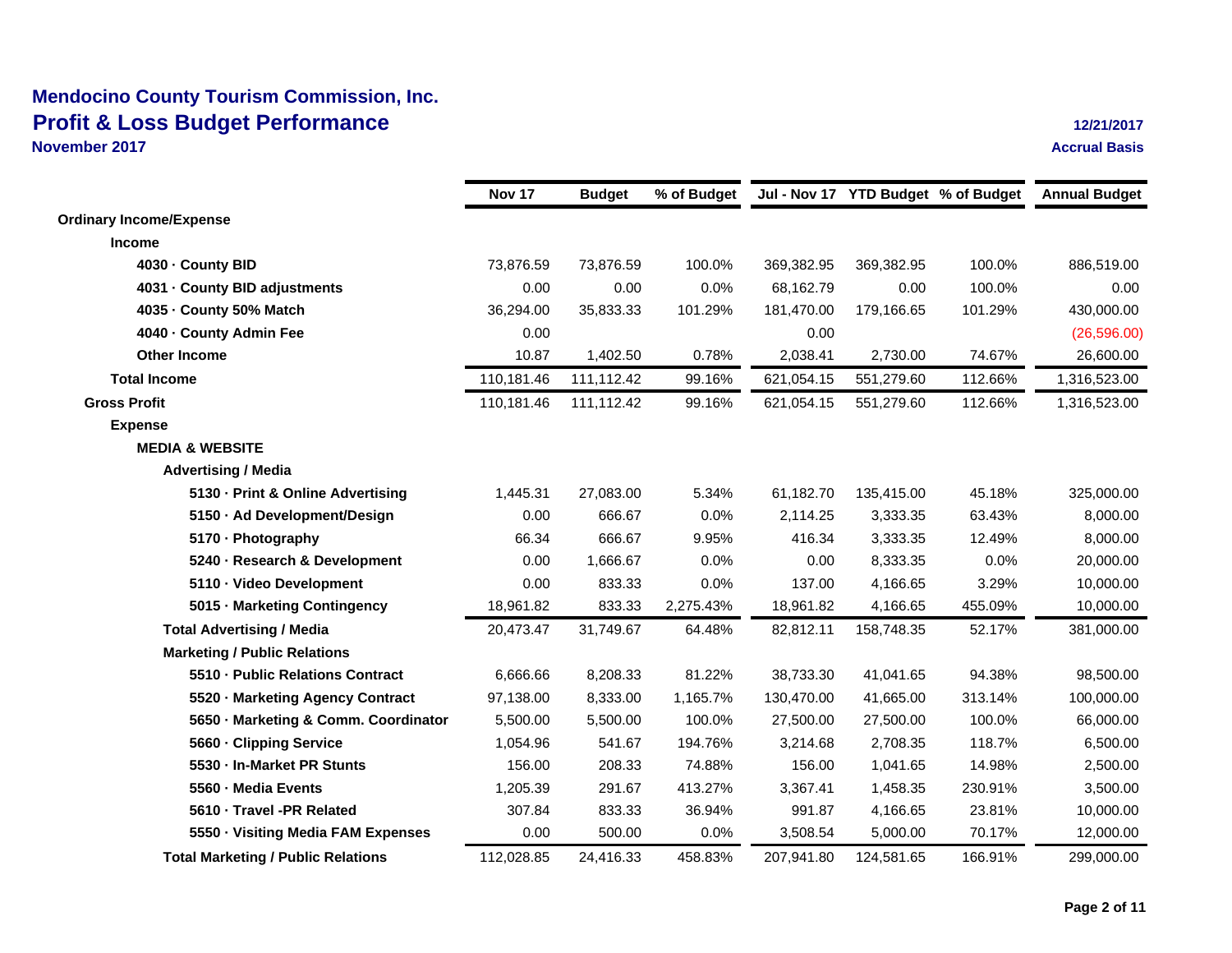**November 2017**

|                                          | Nov 17     | <b>Budget</b> | % of Budget |            | Jul - Nov 17 YTD Budget % of Budget |           | <b>Annual Budget</b> |
|------------------------------------------|------------|---------------|-------------|------------|-------------------------------------|-----------|----------------------|
| <b>Website Maint / Development</b>       |            |               |             |            |                                     |           |                      |
| 5710 - Interactive Media Coordinator     | 0.00       | 2,500.00      | 0.0%        | 10,000.00  | 12,500.00                           | 80.0%     | 30,000.00            |
| 5730 Interactive Marketing               | 0.00       | 1,000.00      | 0.0%        | 788.00     | 5,000.00                            | 15.76%    | 12,000.00            |
| 5750 Development/ Maintenance            | 600.00     | 1,416.67      | 42.35%      | 3,000.00   | 7,083.35                            | 42.35%    | 17,000.00            |
| <b>Total Website Maint / Development</b> | 600.00     | 4,916.67      | 12.2%       | 13,788.00  | 24,583.35                           | 56.09%    | 59,000.00            |
| Leisure / Group Sales                    |            |               |             |            |                                     |           |                      |
| 5805 Sales Manager Contract              | 4.166.66   | 4,166.66      | 100.0%      | 20,833.30  | 20,833.30                           | 100.0%    | 50,000.00            |
| 5810 - Promotion Items, Booth Develop    | 0.00       | 0.00          | 0.0%        | 11,750.81  | 1,000.00                            | 1,175.08% | 3,000.00             |
| 5820 Consumer & Trade Shows              | 492.28     | 0.00          | 100.0%      | 1,964.55   | 2,000.00                            | 98.23%    | 13,000.00            |
| 5840 - State Fair Exhibit                | 0.00       | 0.00          | 0.0%        | 0.00       | 0.00                                | 0.0%      | 4,500.00             |
| 5870 Shipping - Travel Shows             | 41.87      | 0.00          | 100.0%      | 41.87      | 500.00                              | 8.37%     | 2,500.00             |
| 5885 - Travel - Group FAMs               | 0.00       | 900.00        | 0.0%        | 2,005.57   | 3,700.00                            | 54.21%    | 10,000.00            |
| 5880 Travel - Leisure/Group Sales        | 1,606.35   | 1,000.00      | 160.64%     | 2,995.80   | 4,000.00                            | 74.9%     | 11,000.00            |
| 5890 Misc. Sales Opportunities           | 0.00       | 125.00        | 0.0%        | 0.00       | 625.00                              | 0.0%      | 1,500.00             |
| <b>Total Leisure / Group Sales</b>       | 6.307.16   | 6.191.66      | 101.87%     | 39.591.90  | 32,658.30                           | 121.23%   | 95,500.00            |
| <b>Total MEDIA &amp; WEBSITE</b>         | 139,409.48 | 67,274.33     | 207.23%     | 344,133.81 | 340,571.65                          | 101.05%   | 834,500.00           |
| <b>VISITOR SVS / PARTNERSHIPS</b>        |            |               |             |            |                                     |           |                      |
| <b>Visitor Services</b>                  |            |               |             |            |                                     |           |                      |
| 6220 - Event & Festival Guides           | 6,444.25   | 10,000.00     | 64.44%      | 14,449.69  | 23,000.00                           | 62.83%    | 50,000.00            |
| 6530 - Incentives & Sponsorships         | 8,012.50   | 3,625.00      | 221.03%     | 24,687.71  | 18,125.00                           | 136.21%   | 43,500.00            |
| 6170 Visitor Centers & Signage           | 0.00       | 0.00          | 0.0%        | 150.00     | 0.00                                | 100.0%    | 2,000.00             |
| <b>Total Visitor Services</b>            | 14,456.75  | 13,625.00     | 106.11%     | 39,287.40  | 41,125.00                           | 95.53%    | 95,500.00            |
| <b>Partnerships</b>                      |            |               |             |            |                                     |           |                      |
| 6550 Conferences & Seminars              | 0.00       | 0.00          | 0.0%        | 2,097.90   | 4,000.00                            | 52.45%    | 6,000.00             |
| 6620 - In-County Relations               | 338.87     | 390.00        | 86.89%      | 1,353.04   | 1,950.00                            | 69.39%    | 4,680.00             |
| 6520 Memberships                         | 500.00     | 250.00        | 200.0%      | 6,958.68   | 5,820.00                            | 119.57%   | 7,320.00             |
| 6510 - North Coast Tourism Council       | 0.00       | 0.00          | 0.0%        | 10,000.00  | 10,000.00                           | 100.0%    | 10,000.00            |
| <b>Total Partnerships</b>                | 838.87     | 640.00        | 131.07%     | 20,409.62  | 21,770.00                           | 93.75%    | 28,000.00            |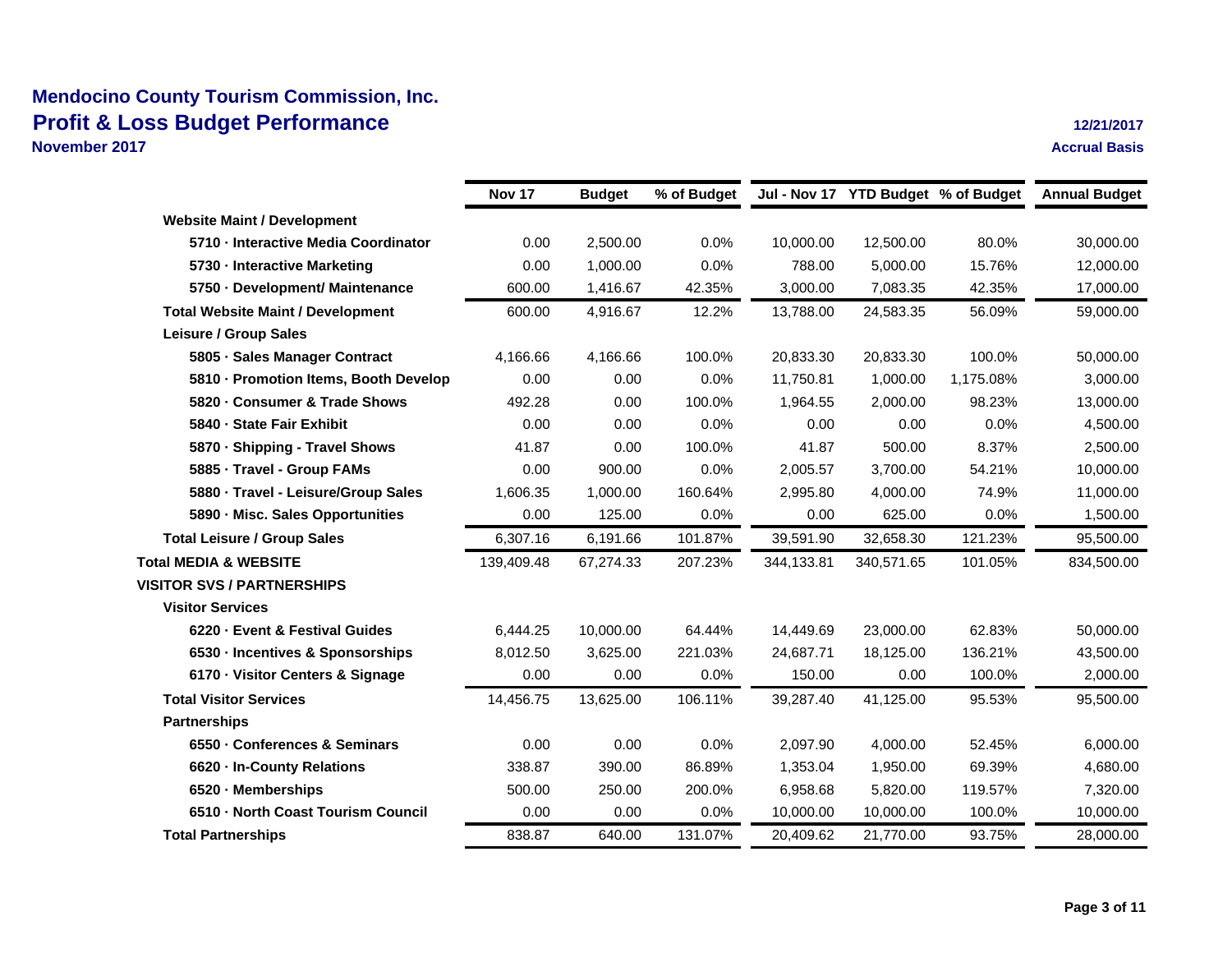**8570 · Health Insurance**

**November 2017**

|                                         | Nov 17    | <b>Budget</b> | % of Budget |           |           | Jul - Nov 17 YTD Budget % of Budget | <b>Annual Budget</b> |
|-----------------------------------------|-----------|---------------|-------------|-----------|-----------|-------------------------------------|----------------------|
| <b>Total VISITOR SVS / PARTNERSHIPS</b> | 15,295.62 | 14,265.00     | 107.23%     | 59,697.02 | 62,895.00 | 94.92%                              | 123,500.00           |
| <b>ADMIN EXPENSES</b>                   |           |               |             |           |           |                                     |                      |
| <b>Occupancy Costs</b>                  |           |               |             |           |           |                                     |                      |
| 7250 Rent                               | 1,950.00  | 1,950.00      | 100.0%      | 9,750.00  | 9,750.00  | 100.0%                              | 23,400.00            |
| 7120 - Insurance                        | 0.00      | 0.00          | 0.0%        | 2,106.92  | 2,107.00  | 100.0%                              | 2,717.00             |
| 7260 Repairs & Maintenance              | 231.00    | 125.00        | 184.8%      | 2,450.00  | 625.00    | 392.0%                              | 1,500.00             |
| 7270 · Taxes                            | 0.00      | 10.00         | 0.0%        | 62.31     | 73.00     | 85.36%                              | 73.00                |
| 7310 - Telecommunication                | 551.49    | 500.00        | 110.3%      | 2,933.93  | 2,500.00  | 117.36%                             | 6,000.00             |
| 7350 Utilities                          | 624.15    | 666.67        | 93.62%      | 3,043.15  | 3,333.35  | 91.29%                              | 8,000.00             |
| <b>Total Occupancy Costs</b>            | 3,356.64  | 3,251.67      | 103.23%     | 20,346.31 | 18,388.35 | 110.65%                             | 41,690.00            |
| <b>General Admin</b>                    |           |               |             |           |           |                                     |                      |
| 7010 Accounting                         | 402.50    | 5,500.00      | 7.32%       | 7,454.78  | 12,600.00 | 59.17%                              | 17,000.00            |
| 7060 Bank Fees                          | 38.95     | 41.00         | 95.0%       | 289.75    | 213.00    | 136.03%                             | 500.00               |
| 5250 Board Development                  | 0.00      | 0.00          | 0.0%        | 0.00      | 0.00      | 0.0%                                | 3,500.00             |
| 7090 Copying & Printing                 | 310.23    | 100.00        | 310.23%     | 1,037.51  | 500.00    | 207.5%                              | 1,200.00             |
| 7030 Legal Fees                         | 150.00    | 208.33        | 72.0%       | 1,500.00  | 1,250.02  | 120.0%                              | 2,500.00             |
| 7140 - Licenses & Permits               | 0.00      | 0.00          | 0.0%        | 0.00      | 0.00      | 0.0%                                | 63.00                |
| 7150 - Meeting Expenses                 | 236.04    | 125.00        | 188.83%     | 717.24    | 625.00    | 114.76%                             | 1,500.00             |
| 7200 - Office Expense                   | 1,039.43  | 1,094.00      | 95.01%      | 5,731.10  | 6,285.00  | 91.19%                              | 13,947.00            |
| 7210 Postage & Shipping                 | 370.98    | 1,250.00      | 29.68%      | 2,095.10  | 6,250.00  | 33.52%                              | 15,000.00            |
| 7280 Travel Expenses                    | 1,587.77  | 1,191.67      | 133.24%     | 5,894.58  | 5,958.35  | 98.93%                              | 14,300.00            |
| <b>Total General Admin</b>              | 4,135.90  | 9,510.00      | 43.49%      | 24,720.06 | 33,681.37 | 73.39%                              | 69,510.00            |
| <b>Total ADMIN EXPENSES</b>             | 7,492.54  | 12,761.67     | 58.71%      | 45,066.37 | 52,069.72 | 86.55%                              | 111,200.00           |
| <b>Personnel</b>                        |           |               |             |           |           |                                     |                      |
| 8510 Salaries & Wages                   | 17,947.84 | 18,750.00     | 95.72%      | 85,962.70 | 93,750.00 | 91.69%                              | 225,000.00           |
| 8520 - Paid Time Off                    | 0.00      |               |             | 516.00    |           |                                     |                      |
| 8530 Payroll Taxes                      | 1,373.02  | 1,783.00      | 77.01%      | 6,522.22  | 8,915.00  | 73.16%                              | 21,400.00            |
| 8550 Workers Comp                       | 0.00      | 0.00          | 0.0%        | 2,788.00  | 3,518.00  | 79.25%                              | 3,518.00             |

1,648.00 1,648.00 100.0% 8,072.00 8,096.00 99.7% 20,304.00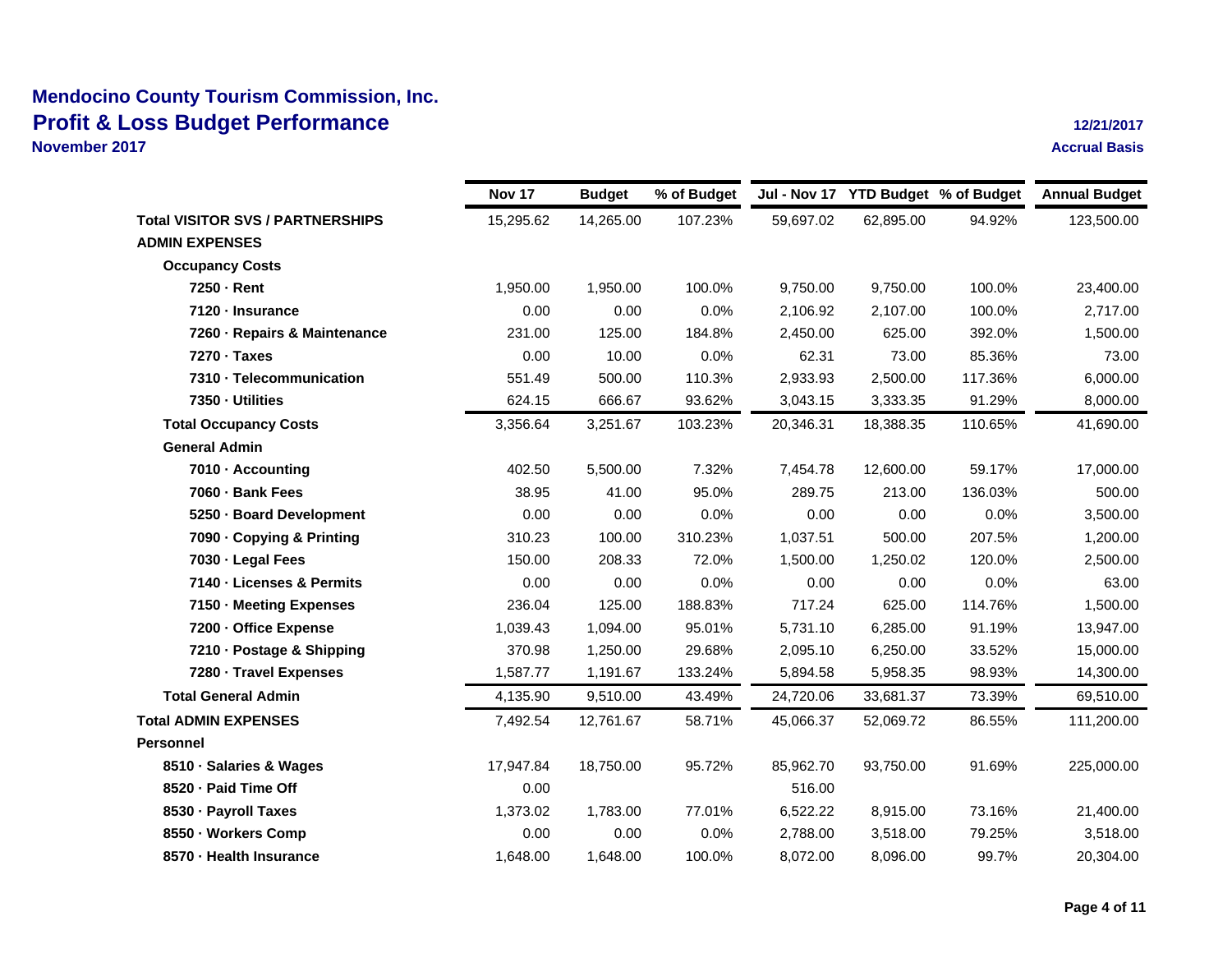**November 2017**

|                                | <b>Nov 17</b> | <b>Budget</b> | % of Budget | <b>Jul - Nov 17</b> |              | <b>YTD Budget % of Budget</b> | <b>Annual Budget</b> |
|--------------------------------|---------------|---------------|-------------|---------------------|--------------|-------------------------------|----------------------|
| 8580 Other Employee Benefits   | 0.00          | 0.00          | 0.0%        | 0.00                | 770.00       | 0.0%                          | 3,078.00             |
| 8590 Contract Work             | 0.00          | 0.00          | 0.0%        | 990.00              | 1.650.00     | 60.0%                         | 3,000.00             |
| 7415 Employee Recruitment      | 0.00          | 0.00          | $0.0\%$     | 0.00                | 375.00       | $0.0\%$                       | 1,500.00             |
| <b>Total Personnel</b>         | 20.968.86     | 22.181.00     | 94.54%      | 104,850.92          | 117,074.00   | 89.56%                        | 277,800.00           |
| <b>Total Expense</b>           | 183.166.50    | 116,482.00    | 157.25%     | 553,748.12          | 572,610.37   | 96.71%                        | 1,347,000.00         |
| <b>Net Ordinary Income</b>     | (72,985.04)   | (5,369.58)    | 1,359.23%   | 67,306.03           | (21, 330.77) | (315.54%)                     | (30, 477.00)         |
| Net Income                     | (72,985.04)   | (5,369.58)    | 1,359.23%   | 67,306.03           | (21, 330.77) | (315.54%)                     | (30, 477.00)         |
| <b>Budget Adjustment</b>       |               |               |             |                     |              |                               |                      |
| <b>Previous Year Carryover</b> | 0.00          | 2,539.75      | 0.0%        | 0.00                | 12,698.75    | $0.0\%$                       | 30,477.00            |
| <b>BALANCE</b>                 | (72,985.04)   | (2,829.83)    | 2,579.13%   | 67,306.03           | (8,632.02)   | (779.73%)                     | 0.00                 |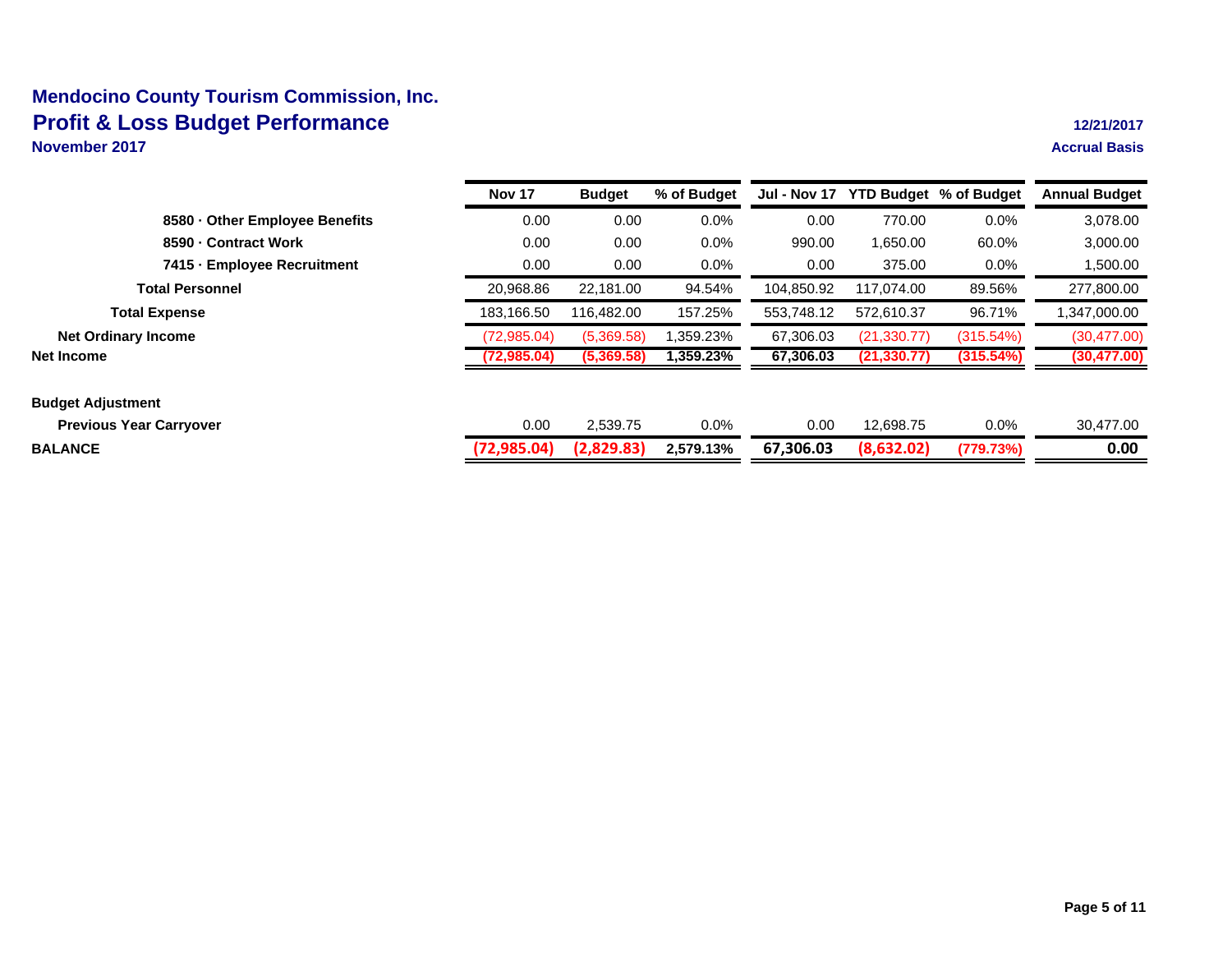## **Mendocino County Tourism Commission, Inc. Balance Sheet Prev Year Comparison 12/21/2017**

**As of November 30, 2017 Accrual Basis**

|                                                           | Nov 30, 17         | Nov 30, 16         | \$ Change         | % Change      |
|-----------------------------------------------------------|--------------------|--------------------|-------------------|---------------|
| <b>ASSETS</b>                                             |                    |                    |                   |               |
| <b>Current Assets</b>                                     |                    |                    |                   |               |
| <b>Checking/Savings</b>                                   |                    |                    |                   |               |
| 1015 - MLCU Checking                                      | 151,008.44         | 254,169.06         | (103, 160.62)     | (40.59%)      |
| 1020 MLCU Savings                                         | 132,209.21         | 130,410.57         | 1,798.64          | 1.38%         |
| 1030 Cash drawer                                          | 160.00             | 100.00             | 60.00             | 60.0%         |
| <b>Total Checking/Savings</b>                             | 283,377.65         | 384,679.63         | (101, 301.98)     | (26.33%)      |
| <b>Accounts Receivable</b>                                |                    |                    |                   |               |
| 1100 Accounts Receivable                                  | 487,379.40         | 337,102.14         | 150,277.26        | 44.58%        |
| <b>Total Accounts Receivable</b>                          | 487,379.40         | 337,102.14         | 150,277.26        | 44.58%        |
| <b>Other Current Assets</b>                               |                    |                    |                   |               |
| 1230 Prepaid Expenses                                     | 7,646.00           | 13,740.00          | (6,094.00)        | (44.35%)      |
| 1250 - Refundable Deposits                                | 2,350.00           | 2,350.00           | 0.00              | 0.0%          |
| <b>Total Other Current Assets</b>                         | 9,996.00           | 16,090.00          | (6,094.00)        | (37.87%)      |
| <b>Total Current Assets</b>                               | 780,753.05         |                    | 42,881.28         | 5.81%         |
| <b>Fixed Assets</b>                                       |                    | 737,871.77         |                   |               |
|                                                           |                    |                    | 0.00              | 0.0%          |
| 1510 - Furniture and Equipment                            | 46,385.00          | 46,385.00          |                   |               |
| 1600 - Accumulated Depreciation                           | (46, 385.00)       | (46, 385.00)       | 0.00              | 0.0%          |
| <b>Total Fixed Assets</b>                                 | 0.00               | 0.00               | 0.00              | 0.0%          |
| <b>Other Assets</b>                                       |                    |                    |                   |               |
| 1700 Website Development<br>1750 Accumulated Amortization | 70,000.00          | 70,000.00          | 0.00              | $0.0\%$       |
|                                                           | (70,000.00)        | (70,000.00)        | 0.00              | 0.0%          |
| <b>Total Other Assets</b><br><b>TOTAL ASSETS</b>          | 0.00<br>780,753.05 | 0.00<br>737,871.77 | 0.00<br>42,881.28 | 0.0%<br>5.81% |
| <b>LIABILITIES &amp; EQUITY</b>                           |                    |                    |                   |               |
|                                                           |                    |                    |                   |               |
| <b>Liabilities</b><br><b>Current Liabilities</b>          |                    |                    |                   |               |
|                                                           |                    |                    |                   |               |
| <b>Accounts Payable</b>                                   |                    |                    |                   |               |
| 2000 - Accounts Payable                                   | 51,280.63          | 36,315.22          | 14,965.41         | 41.21%        |
| <b>Total Accounts Payable</b>                             | 51,280.63          | 36,315.22          | 14,965.41         | 41.21%        |
| <b>Other Current Liabilities</b>                          |                    |                    |                   |               |
| <b>Payroll Liabilities</b>                                |                    |                    |                   |               |
| 2210 - Federal Payroll Tax Payable                        | 0.00               | 4,569.58           | (4,569.58)        | $(100.0\%)$   |
| 2220 - State Payroll Tax Payable                          | 0.00               | 895.42             | (895.42)          | $(100.0\%)$   |
| 2230 - SUI & ETT Payable                                  | 0.00               | 468.63             | (468.63)          | $(100.0\%)$   |
| 2240 - FUTA Payable                                       | 0.00               | 73.85              | (73.85)           | $(100.0\%)$   |
| 2270 - Accrued Payroll                                    | 8,650.17           | 7,652.99           | 997.18            | 13.03%        |
| 2275 - Accrued PTO                                        | 440.48             | 4,123.17           | (3,682.69)        | (89.32%)      |
| <b>Total Payroll Liabilities</b>                          | 9,090.65           | 17,783.64          | (8,692.99)        | (48.88%)      |
| 2800 · Sales Tx Payable                                   | 0.00               | 128.07             | (128.07)          | $(100.0\%)$   |
| <b>Total Other Current Liabilities</b>                    | 9,090.65           | 17,911.71          | (8,821.06)        | (49.25%)      |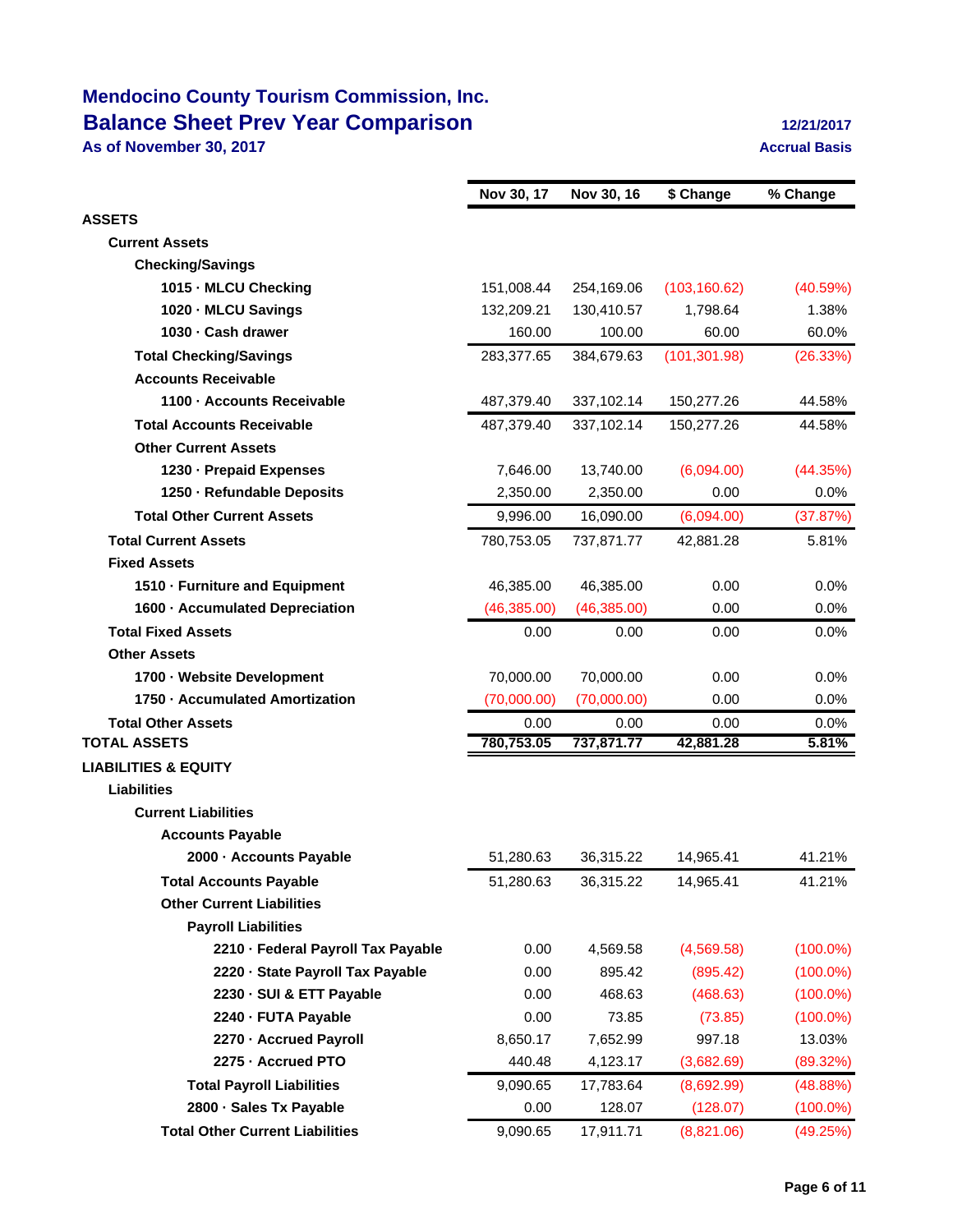# **Mendocino County Tourism Commission, Inc. Balance Sheet Prev Year Comparison 12/21/2017**

**As of November 30, 2017 Accrual Basis**

|                                   | Nov 30, 17 | Nov 30, 16 | \$ Change    | % Change |
|-----------------------------------|------------|------------|--------------|----------|
| <b>Total Current Liabilities</b>  | 60,371.28  | 54,226.93  | 6,144.35     | 11.33%   |
| <b>Total Liabilities</b>          | 60,371.28  | 54.226.93  | 6.144.35     | 11.33%   |
| <b>Equity</b>                     |            |            |              |          |
| 3100 Contingency-Restricted       | 132,044.00 | 130,344.00 | 1.700.00     | 1.3%     |
| 3900 Unrestricted Net Assets (RE) | 521,031.74 | 443,565.59 | 77,466.15    | 17.46%   |
| Net Income                        | 67,306.03  | 109,735.25 | (42, 429.22) | (38.67%) |
| <b>Total Equity</b>               | 720.381.77 | 683.644.84 | 36,736.93    | 5.37%    |
| TOTAL LIABILITIES & EQUITY        | 780.753.05 | 737.871.77 | 42,881.28    | 5.81%    |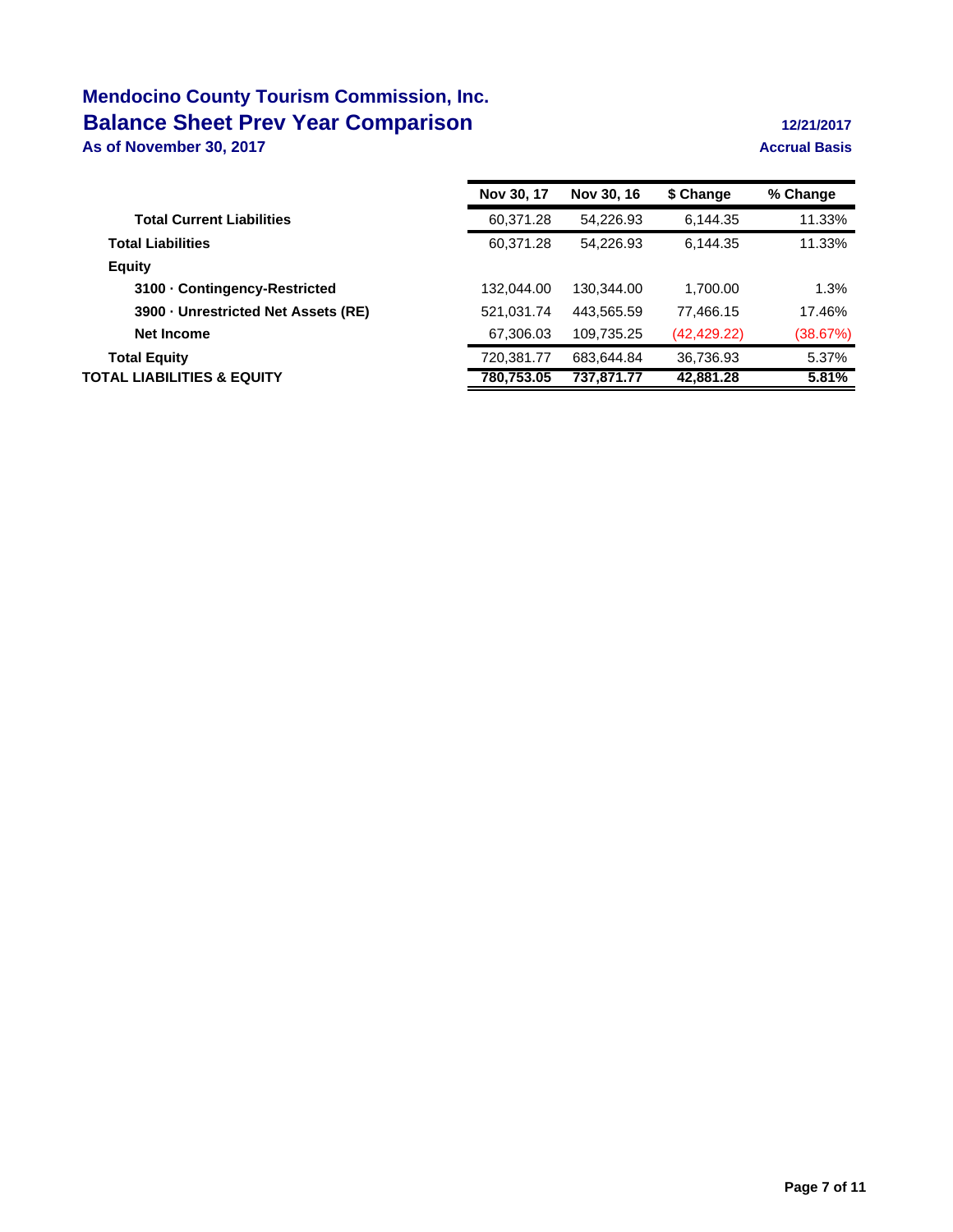## **Mendocino County Tourism Commission, Inc. Profit & Loss Prev Year Comparison 12/21/2017**

**July through November 2017 Accrual Basis Accrual Basis** 

|                                           | Jul - Nov 17 | Jul - Nov 16 | \$ Change    | % Change    |
|-------------------------------------------|--------------|--------------|--------------|-------------|
| <b>Ordinary Income/Expense</b>            |              |              |              |             |
| <b>Income</b>                             |              |              |              |             |
| 4030 County BID                           | 369,382.95   | 333,333.35   | 36,049.60    | 10.82%      |
| 4031 County BID adjustments               | 68,162.79    | 67,706.54    | 456.25       | 0.67%       |
| 4035 County 50% Match                     | 181,470.00   | 166,666.65   | 14,803.35    | 8.88%       |
| <b>Other Income</b>                       |              |              |              |             |
| 4830 - Event Brochure Ads                 | 1,975.00     | 2,800.00     | (825.00)     | (29.46%)    |
| 4940 - Misc. Income                       | 12.05        | 0.00         | 12.05        | 100.0%      |
| 4950 - Interest Income                    | 51.36        | 24.64        | 26.72        | 108.44%     |
| 4850 - Retail Sales                       | 0.00         | 1,520.13     | (1,520.13)   | $(100.0\%)$ |
| <b>Total Other Income</b>                 | 2,038.41     | 4,344.77     | (2,306.36)   | (53.08%)    |
| <b>Total Income</b>                       | 621,054.15   | 572,051.31   | 49,002.84    | 8.57%       |
| <b>Gross Profit</b>                       | 621,054.15   | 572,051.31   | 49,002.84    | 8.57%       |
| <b>Expense</b>                            |              |              |              |             |
| <b>MEDIA &amp; WEBSITE</b>                |              |              |              |             |
| <b>Advertising / Media</b>                |              |              |              |             |
| 5130 - Print & Online Advertising         | 61,182.70    | 86,693.34    | (25, 510.64) | (29.43%)    |
| 5150 · Ad Development/Design              | 2,114.25     | 2,292.75     | (178.50)     | (7.79%)     |
| 5165 - AdverGame Development              | 0.00         | 9,600.00     | (9,600.00)   | $(100.0\%)$ |
| 5170 - Photography                        | 416.34       | 0.00         | 416.34       | 100.0%      |
| 5110 · Video Development                  | 137.00       | 15,201.11    | (15,064.11)  | $(99.1\%)$  |
| 5015 - Marketing Contingency              | 18,961.82    | 3,500.00     | 15,461.82    | 441.77%     |
| <b>Total Advertising / Media</b>          | 82,812.11    | 117,287.20   | (34, 475.09) | (29.39%)    |
| <b>Marketing / Public Relations</b>       |              |              |              |             |
| 5510 - Public Relations Contract          | 38,733.30    | 55,621.87    | (16,888.57)  | (30.36%)    |
| 5520 - Marketing Agency Contract          | 130,470.00   | 0.00         | 130,470.00   | 100.0%      |
| 5650 - Marketing & Comm. Coordinat        | 27,500.00    | 25,000.00    | 2,500.00     | 10.0%       |
| 5660 - Clipping Service                   | 3,214.68     | 0.00         | 3,214.68     | 100.0%      |
| 5530 - In-Market PR Stunts                | 156.00       | 1,390.00     | (1,234.00)   | (88.78%)    |
| 5560 - Media Events                       | 3,367.41     | 87.00        | 3,280.41     | 3,770.59%   |
| 5610 · Travel -PR Related                 | 991.87       | 4,715.01     | (3,723.14)   | (78.96%)    |
| 5550 - Visiting Media FAM Expenses        | 3,508.54     | 3,495.02     | 13.52        | 0.39%       |
| <b>Total Marketing / Public Relations</b> | 207,941.80   | 90,308.90    | 117,632.90   | 130.26%     |
| <b>Website Maint / Development</b>        |              |              |              |             |
| 5710 - Interactive Media Coordinator      | 10,000.00    | 13,060.00    | (3,060.00)   | (23.43%)    |
| 5730 - Interactive Marketing              | 788.00       | 247.29       | 540.71       | 218.65%     |
| 5750 - Development/ Maintenance           | 3,000.00     | 2,715.17     | 284.83       | 10.49%      |
| <b>Total Website Maint / Development</b>  | 13,788.00    | 16,022.46    | (2,234.46)   | (13.95%)    |
| Leisure / Group Sales                     |              |              |              |             |
| 5805 · Sales Manager Contract             | 20,833.30    | 0.00         | 20,833.30    | 100.0%      |
| 5810 - Promotion Items, Booth Devel       | 11,750.81    | 634.51       | 11,116.30    | 1,751.95%   |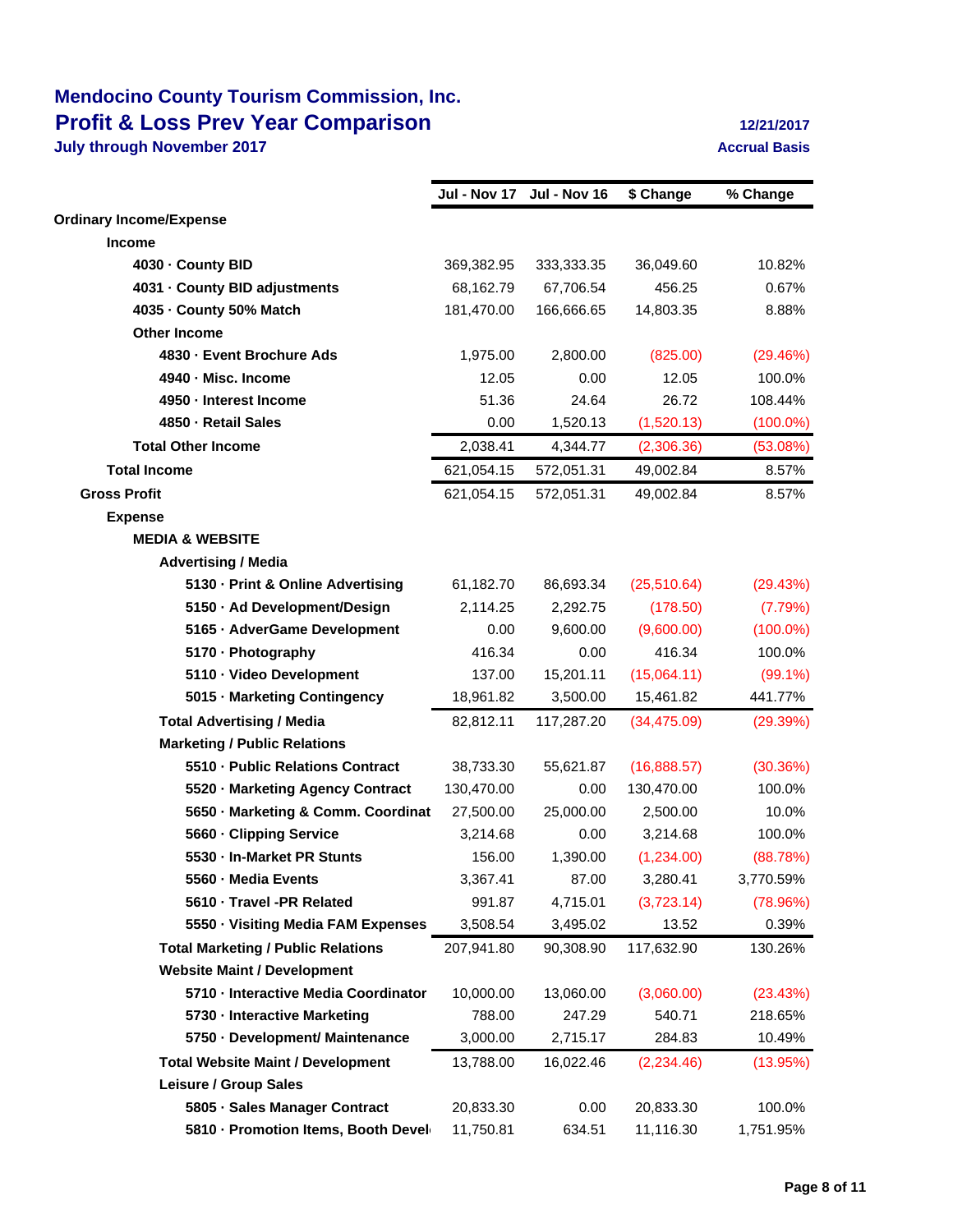## **Mendocino County Tourism Commission, Inc. Profit & Loss Prev Year Comparison 12/21/2017**

**July through November 2017 Accrual Basis Accrual Basis** 

|                                         |            | Jul - Nov 17 Jul - Nov 16 | \$ Change  | % Change    |
|-----------------------------------------|------------|---------------------------|------------|-------------|
| 5820 - Consumer & Trade Shows           | 1,964.55   | 4,358.88                  | (2,394.33) | (54.93%)    |
| 5840 - State Fair Exhibit               | 0.00       | 1,617.55                  | (1,617.55) | $(100.0\%)$ |
| 5870 - Shipping - Travel Shows          | 41.87      | 794.02                    | (752.15)   | (94.73%)    |
| 5885 - Travel - Group FAMs              | 2,005.57   | 0.00                      | 2,005.57   | 100.0%      |
| 5880 - Travel - Leisure/Group Sales     | 2,995.80   | 3,145.16                  | (149.36)   | (4.75%)     |
| 5890 - Misc. Sales Opportunities        | 0.00       | 131.21                    | (131.21)   | $(100.0\%)$ |
| <b>Total Leisure / Group Sales</b>      | 39,591.90  | 10,681.33                 | 28,910.57  | 270.67%     |
| <b>Total MEDIA &amp; WEBSITE</b>        | 344,133.81 | 234,299.89                | 109,833.92 | 46.88%      |
| <b>VISITOR SVS / PARTNERSHIPS</b>       |            |                           |            |             |
| <b>Visitor Services</b>                 |            |                           |            |             |
| 6220 - Event & Festival Guides          | 14,449.69  | 7,466.91                  | 6,982.78   | 93.52%      |
| 6040 - In-County Guides                 | 0.00       | 1,202.23                  | (1,202.23) | $(100.0\%)$ |
| 6530 - Incentives & Sponsorships        | 24,687.71  | 16,000.00                 | 8,687.71   | 54.3%       |
| 6170 - Visitor Centers & Signage        | 150.00     | 0.00                      | 150.00     | 100.0%      |
| 6190 - Visitor Center/ Info Support     | 0.00       | 145.00                    | (145.00)   | $(100.0\%)$ |
| <b>Retail Store</b>                     | 0.00       | 811.23                    | (811.23)   | $(100.0\%)$ |
| <b>Total Visitor Services</b>           | 39,287.40  | 25,625.37                 | 13,662.03  | 53.31%      |
| <b>Partnerships</b>                     |            |                           |            |             |
| 6550 - Conferences & Seminars           | 2,097.90   | 1,399.00                  | 698.90     | 49.96%      |
| 6620 - In-County Relations              | 1,353.04   | 430.96                    | 922.08     | 213.96%     |
| 6520 - Memberships                      | 6,958.68   | 4,342.48                  | 2,616.20   | 60.25%      |
| 6510 - North Coast Tourism Council      | 10,000.00  | 0.00                      | 10,000.00  | 100.0%      |
| <b>Total Partnerships</b>               | 20,409.62  | 6,172.44                  | 14,237.18  | 230.66%     |
| <b>Total VISITOR SVS / PARTNERSHIPS</b> | 59,697.02  | 31,797.81                 | 27,899.21  | 87.74%      |
| <b>ADMIN EXPENSES</b>                   |            |                           |            |             |
| <b>Occupancy Costs</b>                  |            |                           |            |             |
| 7250 - Rent                             | 9,750.00   | 9,150.00                  | 600.00     | 6.56%       |
| 7120 - Insurance                        | 2,106.92   | 1,070.00                  | 1,036.92   | 96.91%      |
| 7260 - Repairs & Maintenance            | 2,450.00   | 695.00                    | 1,755.00   | 252.52%     |
| 7270 · Taxes                            | 62.31      | 72.25                     | (9.94)     | (13.76%)    |
| 7310 - Telecommunication                | 2,933.93   | 4,444.37                  | (1,510.44) | (33.99%)    |
| 7350 - Utilities                        | 3,043.15   | 3,036.97                  | 6.18       | 0.2%        |
| <b>Total Occupancy Costs</b>            | 20,346.31  | 18,468.59                 | 1,877.72   | 10.17%      |
| <b>General Admin</b>                    |            |                           |            |             |
| 7010 - Accounting                       | 7,454.78   | 12,927.50                 | (5,472.72) | (42.33%)    |
| 7060 · Bank Fees                        | 289.75     | 242.56                    | 47.19      | 19.46%      |
| 7090 - Copying & Printing               | 1,037.51   | 1,180.33                  | (142.82)   | (12.1%)     |
| 7030 - Legal Fees                       | 1,500.00   | 390.00                    | 1,110.00   | 284.62%     |
| 7140 - Licenses & Permits               | 0.00       | 20.00                     | (20.00)    | $(100.0\%)$ |
| 7150 - Meeting Expenses                 | 717.24     | 522.28                    | 194.96     | 37.33%      |
| 7200 - Office Expense                   | 5,731.10   | 7,727.48                  | (1,996.38) | (25.84%)    |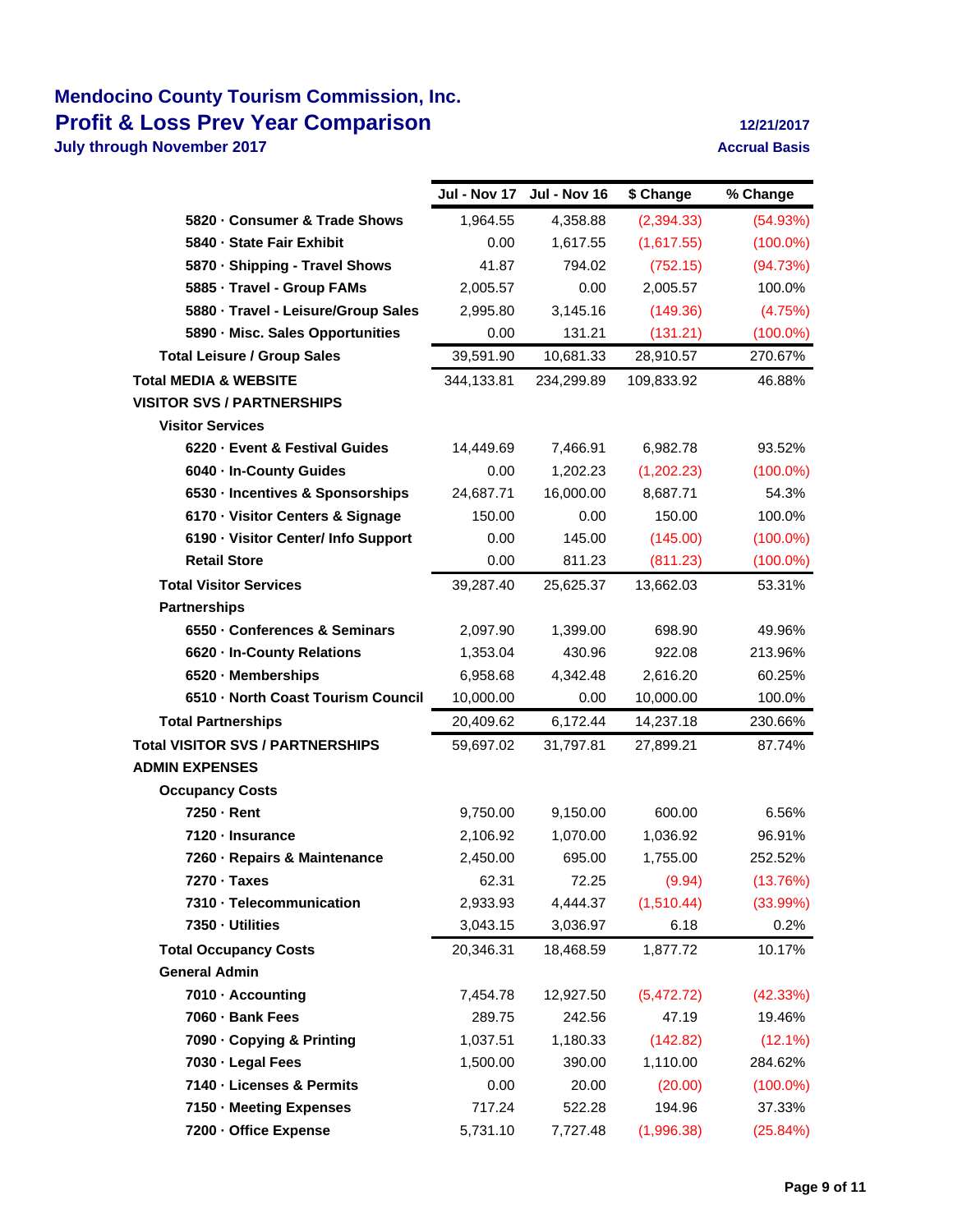## **Mendocino County Tourism Commission, Inc. Profit & Loss Prev Year Comparison 12/21/2017**

**July through November 2017 Accrual Basis Accrual Basis** 

|                                | Jul - Nov 17 | <b>Jul - Nov 16</b> | \$ Change    | % Change    |
|--------------------------------|--------------|---------------------|--------------|-------------|
| 7210 - Postage & Shipping      | 2,095.10     | 17,740.11           | (15,645.01)  | (88.19%)    |
| 7280 Travel Expenses           | 5,894.58     | 3,160.52            | 2,734.06     | 86.51%      |
| <b>Total General Admin</b>     | 24,720.06    | 43,910.78           | (19, 190.72) | (43.7%)     |
| <b>Total ADMIN EXPENSES</b>    | 45,066.37    | 62,379.37           | (17, 313.00) | (27.75%)    |
| <b>Personnel</b>               |              |                     |              |             |
| 8510 · Salaries & Wages        | 85,962.70    | 90,375.13           | (4, 412.43)  | $(4.88\%)$  |
| 8520 - Paid Time Off           | 516.00       | 1,604.15            | (1,088.15)   | (67.83%)    |
| 8530 - Payroll Taxes           | 6,522.22     | 8,362.07            | (1,839.85)   | $(22.0\%)$  |
| 8540 · Payroll Processing Fees | 0.00         | 42.00               | (42.00)      | $(100.0\%)$ |
| 8550 - Workers Comp            | 2,788.00     | 2,467.00            | 321.00       | 13.01%      |
| 8570 - Health Insurance        | 8,072.00     | 8,854.44            | (782.44)     | $(8.84\%)$  |
| 8590 - Contract Work           | 990.00       | 2,686.00            | (1,696.00)   | (63.14%)    |
| 7415 - Employee Recruitment    | 0.00         | 19,448.20           | (19, 448.20) | $(100.0\%)$ |
| <b>Total Personnel</b>         | 104,850.92   | 133,838.99          | (28,988.07)  | (21.66%)    |
| <b>Total Expense</b>           | 553,748.12   | 462,316.06          | 91,432.06    | 19.78%      |
| <b>Net Ordinary Income</b>     | 67,306.03    | 109,735.25          | (42, 429.22) | (38.67%)    |
| <b>Net Income</b>              | 67,306.03    | 109,735.25          | (42, 429.22) | (38.67%)    |